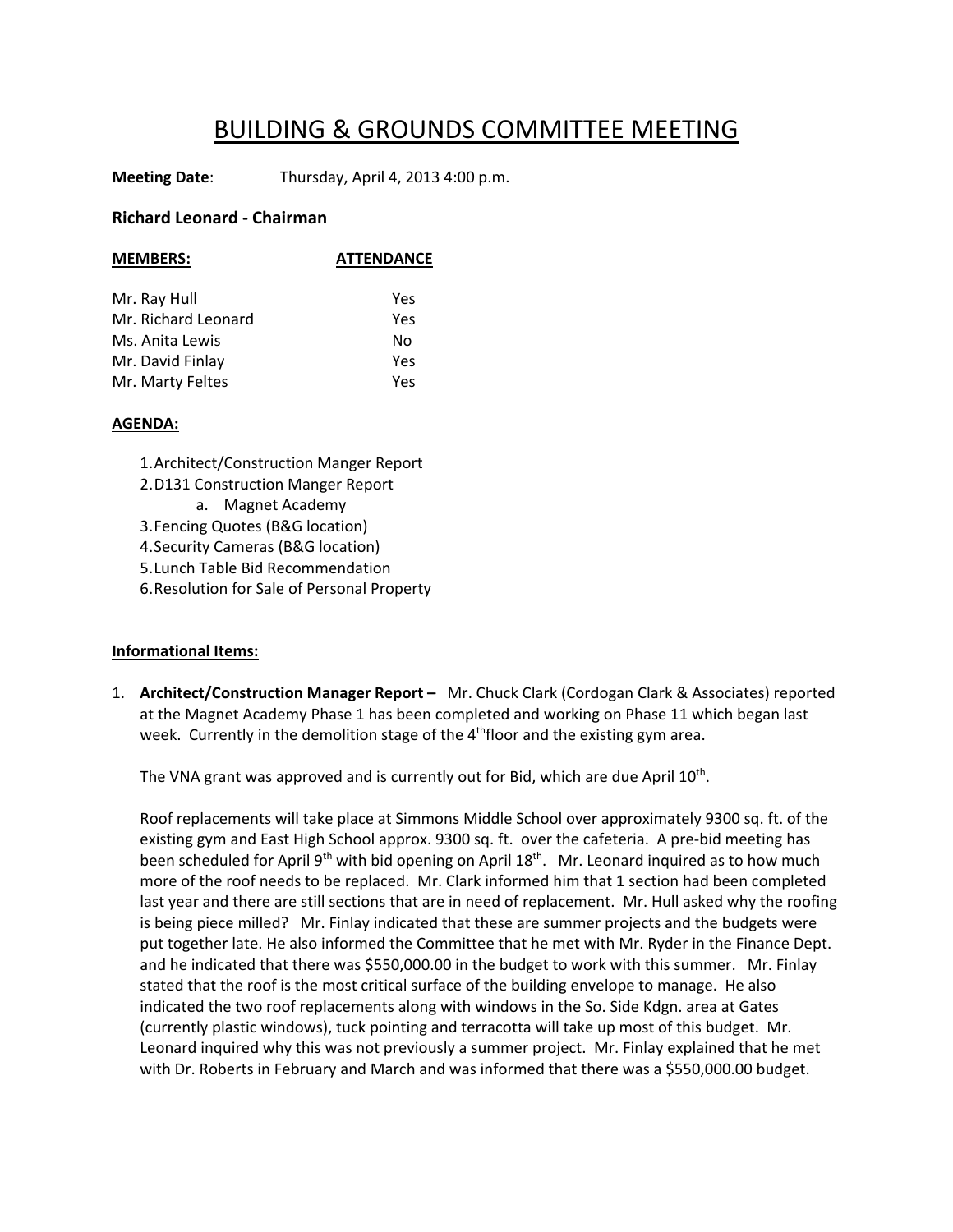Mr. Leonard stated that B&G Committee and the Board were not aware of any budget. Roof replacement bids will be opened soon and will come to May  $2^{nd}$  B&G with a recommendation.

- 2. **D131 Construction Manager Report –** Mr. David Finlay reported to Committee Members the following regarding the following:
	- a. Magnet Academy ‐ Phase 1 was completed on time and furniture was moved in on March 22<sup>nd</sup> and the office area was set up on March 27<sup>th</sup>. Students arrived on Monday, April 1<sup>st</sup> on schedule.
	- b. Mr. Finlay informed committee that 3 quotes for the tuck pointing and terracotta at Waldo, Bardwell and Oak Park will be obtained for summer work.
- 3. **Fencing Quotes (B&G location) –** Mr. Feltes reported that Buildings and Grounds was broken into by breaking the jam on the service door on the 3 door garage area. Mr. Feltes pointed out that the current 5' fence has several holes and portions that are broken or missing. He indicated that this has probably been the  $5<sup>th</sup>$  time a break-in or theft has occurred since he started in January. Items that have been taken have included vehicle batteries, 60 folding chairs, and vehicle damage. He refereed to the 2 quotations from Northern Illinois Fence in the amount of \$20,364.00 and Midwest Fence in the amount of \$28,444.00 (both excluded electric). Both would supply an electronic gate that would work off the current swipe card system. Mr. Hull indicated that he would like a maintenance agreement on the sliding gate. Mr. Hull informed Mr. Feltes that a  $3<sup>rd</sup>$  quote is needed before any decision or recommendation can be made. He also stated that all quotes should be compatible.
- **4. Security Cameras (B&G location) –** Mr. Feltes presented a quotation from Alarm Detection for a security system at Hill Avenue. Mr. Feltes stated that there could be \$1,000,000.00 in materials with the vehicles and inventory inside of the building that currently have no protection. Items are taken from the warehouse at times and not recorded. Discussion took place regarding the usage and monitoring of supplies from second shift employees and supervisors. Discussion took place regarding a scanning device that would keep an accurate inventory. Mr. Hull suggested getting an accurate inventory in place. Mr. Leonard informed Mr. Feltes that he will need 2 additional comparable quotes for cameras with discussion regarding the type of system needed. Mr. Hull also indicated that there are several locations that are also in need of additional security due to blind spots and fights. He suggested that safety needs to be prioritized.
- **5. Lunch Table Bid Recommendation –** Bid for Pocket Lunch tables and Roll Bench Tables for 5 locations were published in the Beacon News. Lowery McDonnell was the only bidder responding with a bid price of \$128,744.00. Lowery McDonnell was awarded a bid for lunch tables approximately 3 years ago at low bidder. Committee recommended sending bid to Finance for approval. Discussion took place regarding the tables that were ordered 3 years ago and the present bid. The present bid should complete the replacement of all unsafe tables throughout the district.
- **6. Resolution for Sale of Personal Property ‐** Mr. Feltes presented the resolution for sale of personal property and discussion took place regarding the items on the resolution. There was a question regarding a generator, vacuum bags and tractor trailer. Mr. Hull stated that the resolution should outline the proposed items being sold. Mr. Feltes suggested that the District set up an Ebay account and explained the Ebay process for selling the bigger items. Mr. Leonard inquired as to how we would dispose of the generator if it were not placed on Ebay. Mr. Hull